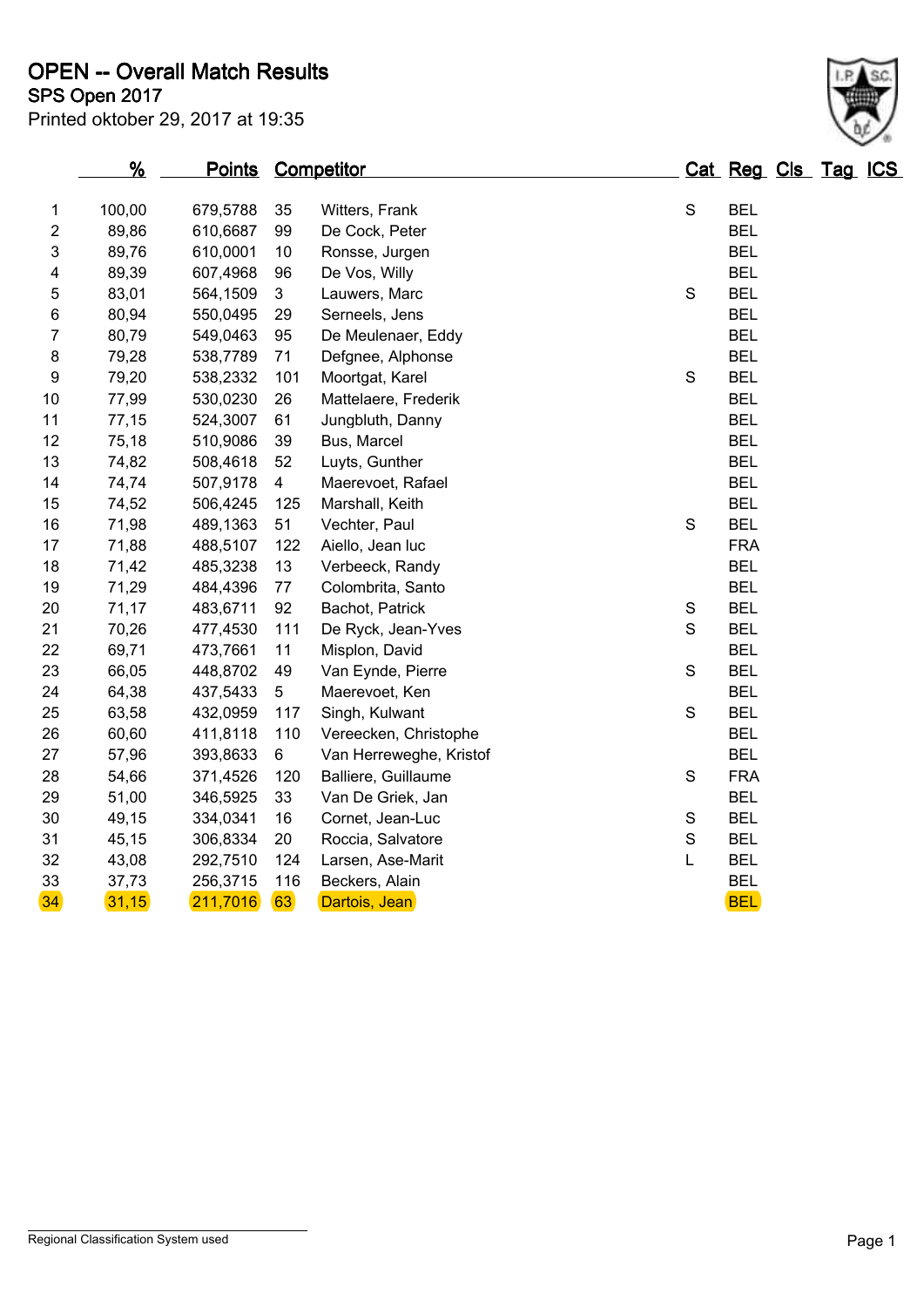**PRODUCTION -- Overall Match Results**

Printed oktober 29, 2017 at 19:35

## **SPS Open 2017**

|                 | $\frac{9}{6}$ | <b>Points</b> |                | <b>Competitor</b>          |             | Cat Reg Cls Tag ICS |  |  |
|-----------------|---------------|---------------|----------------|----------------------------|-------------|---------------------|--|--|
| 1               | 100,00        | 678,4565      | 47             | Vanreusel, Philippe        |             | <b>BEL</b>          |  |  |
| $\overline{c}$  | 92,10         | 624,8392      | 56             | Vercammen, Peter           |             | <b>BEL</b>          |  |  |
| 3               | 87,75         | 595,3696      | 80             | Crespin, Thierry           |             | <b>BEL</b>          |  |  |
| 4               | 84,55         | 573,6260      | 67             | Deleu, Carl                | S           | <b>BEL</b>          |  |  |
| 5               | 83,31         | 565,2503      | 100            | Mariën, Gerrit             |             | <b>BEL</b>          |  |  |
| 6               | 80,95         | 549,1923      | 73             | Vandraye, Sebastien        |             | <b>BEL</b>          |  |  |
| 7               | 79,83         | 541,5948      | 19             | Callaert, Danny            |             | <b>BEL</b>          |  |  |
| 8               | 76,46         | 518,7647      | 14             | Lambert, Dylan             |             | <b>BEL</b>          |  |  |
| 9               | 76,41         | 518,4032      | 84             | Duro, Jeremie              |             | <b>BEL</b>          |  |  |
| 10              | 75,26         | 510,5789      | 36             | Nuyts, Tom                 |             | <b>BEL</b>          |  |  |
| 11              | 73,98         | 501,9193      | 83             | Sabbe, Pieter              |             | <b>BEL</b>          |  |  |
| 12              | 71,68         | 486,2875      | 91             | Desmedt, Mike              |             | <b>BEL</b>          |  |  |
| 13              | 71,42         | 484,5520      | 65             | Trifunovic, Branko         |             | <b>BEL</b>          |  |  |
| $\overline{14}$ | 71,40         | 484,4189      | 46             | <b>Bodart, Olivier</b>     |             | <b>BEL</b>          |  |  |
| 15              | 70,36         | 477,3394      | 97             | Goossens, Dries            |             | <b>BEL</b>          |  |  |
| 16              | 69,78         | 473,3982      | 59             | Dullaerts, Erik            |             | <b>BEL</b>          |  |  |
| 17              | 69,31         | 470,2716      | 113            | Platéus, Raymond           |             | <b>BEL</b>          |  |  |
| 18              | 68,98         | 468,0046      | 25             | Ketelaers, Johan           |             | <b>BEL</b>          |  |  |
| 19              | 67,49         | 457,9092      | 8              | Bos, Ruud                  |             | <b>BEL</b>          |  |  |
| 20 <sub>2</sub> | 67,18         | 455,7898      | 79             | <b>Boldin, Georges</b>     |             | <b>BEL</b>          |  |  |
| 21              | 66,32         | 449,9296      | 28             | Deom, Jean-Jacques         | S           | <b>BEL</b>          |  |  |
| 22              | 66,29         | 449,7470      | 86             | Somers, Morgan             |             | <b>BEL</b>          |  |  |
| 23              | 66,06         | 448,1832      | 44             | De Vos, Stefan             |             | <b>BEL</b>          |  |  |
| 24              | 65,67         | 445,5142      | 54             | van roy, Erwin             |             | <b>BEL</b>          |  |  |
| 25              | 65,01         | 441,0810      | 119            | Vandaele, François         |             | <b>FRA</b>          |  |  |
| 26              | 64,96         | 440,6991      | 62             | Smeers, Marcel             |             | <b>BEL</b>          |  |  |
| 27              | 64,52         | 437,7243      | 55             | Meranger, Yannick          |             | <b>BEL</b>          |  |  |
| 28              | 64,31         | 436,3134      | 58             | <b>Warichet, Carl</b>      |             | <b>BEL</b>          |  |  |
| 29              | 61,52         | 417,3618      | 75             | <b>Plumier, Fredy</b>      |             | <b>BEL</b>          |  |  |
| 30              | 61,11         | 414,6031      | 103            | Van der Meersch, Johan     | S           | <b>BEL</b>          |  |  |
| 31              | 60,37         | 409,5881      | 31             | Gilain, Frank              |             | <b>BEL</b>          |  |  |
| 32              | 60,32         | 409,2451      | 32             | Evrard, Michael            |             | <b>BEL</b>          |  |  |
| 33              | 59,69         | 404,9465      | 64             | Cauderlier, Christian      |             | <b>BEL</b>          |  |  |
| 34              | 58,42         | 396,3394      | 17             | Antoine, François          |             | <b>BEL</b>          |  |  |
| 35              | 54,55         | 370,0642      | 69             | Dury, Stephane             |             | <b>BEL</b>          |  |  |
| 36              | 50,93         | 345,5567      | 74             | Valentin, Philippe         |             | <b>BEL</b>          |  |  |
| 37              | 50,28         | 341,1559      | 78             | Quintin, Philippe          | S           | <b>BEL</b>          |  |  |
| 38              | 47,52         | 322,3929      | 106            | Dirkx, Nele                | L           | <b>BEL</b>          |  |  |
| 39              | 47,41         | 321,6454      | 42             | Collard, Stephane          |             | <b>BEL</b>          |  |  |
| 40              | 47,29         | 320,8319      | $\overline{7}$ | Devos, Daniel              | S           | <b>BEL</b>          |  |  |
| 41              | 46,22         | 313,5552      | 30             | Collin, Anne               | L           | <b>BEL</b>          |  |  |
| 42              | 44,94         | 304,8832      | 41             | Boon, Emmanuel             |             | <b>BEL</b>          |  |  |
| 43              | 44,14         | 299,4903      | 60             | <b>Vanbeersel, Fernand</b> |             | <b>BEL</b>          |  |  |
| 44              | 42,97         | 291,5372      | 15             | Lambert, Jules             |             | <b>FRA</b>          |  |  |
| 45              | 42,46         | 288,0762      | 90             | Corrin, Denis              |             | <b>BEL</b>          |  |  |
| 46              | 38,80         | 263,2689      | 76             | Martinus, Patrick          |             | <b>BEL</b>          |  |  |
| 47              | 36,01         | 244,3158      | 118            | Metior, Marc               | $\mathbf S$ | <b>BEL</b>          |  |  |
| 48              | 29,06         | 197,1730      | 34             | Bailly, Nathalie           | L           | <b>BEL</b>          |  |  |
|                 |               |               |                |                            |             |                     |  |  |

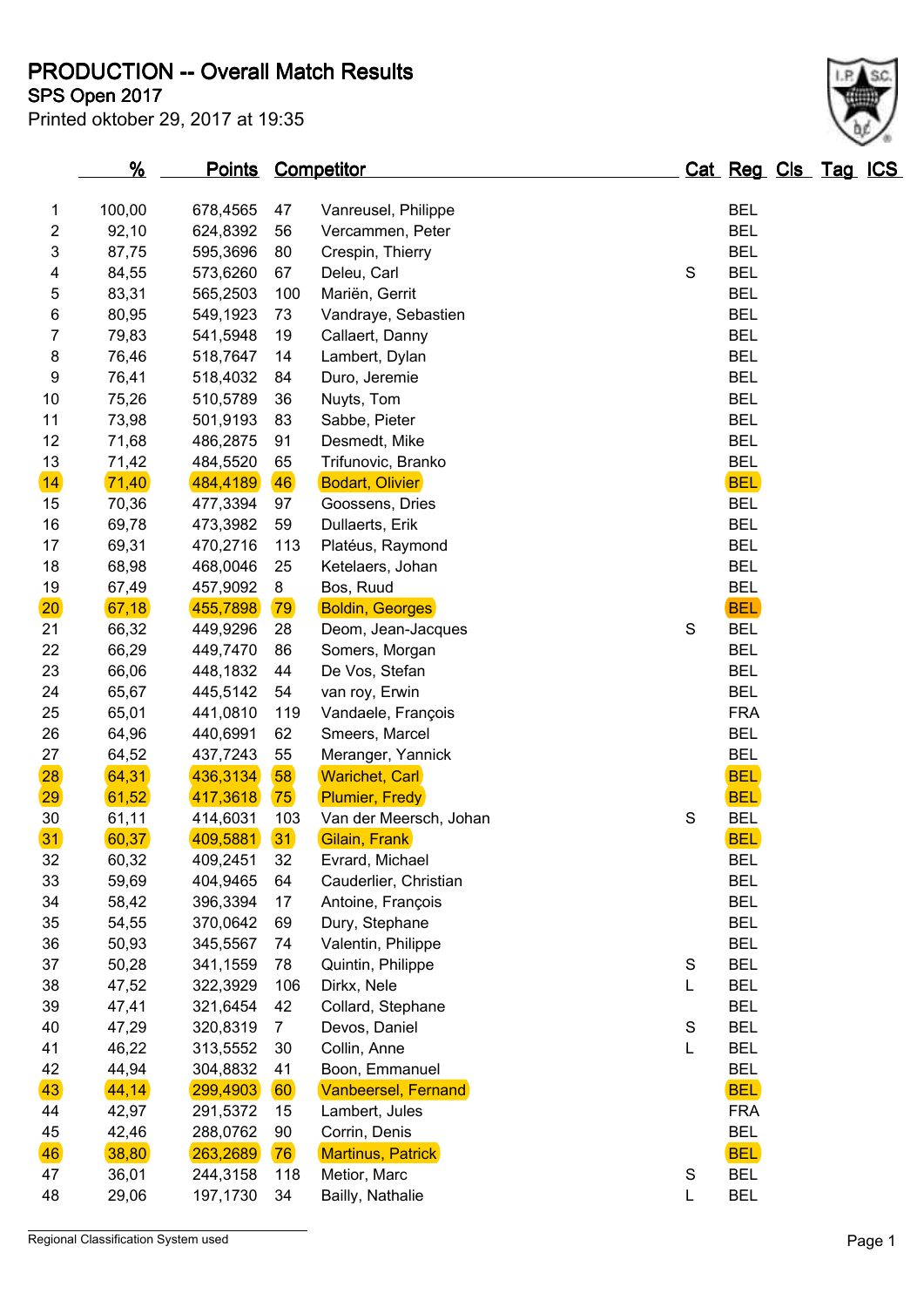**STANDARD -- Overall Match Results**

**SPS Open 2017**

| Printed oktober 29, 2017 at 19:35 |  |  |  |  |
|-----------------------------------|--|--|--|--|
|-----------------------------------|--|--|--|--|

|    | $\frac{9}{6}$ | <u>Points</u> |                | <b>Competitor</b>     |               | Cat Reg Cls Tag ICS |  |  |
|----|---------------|---------------|----------------|-----------------------|---------------|---------------------|--|--|
| 1  | 100,00        | 655,4544      | 82             | Margodt, Steve        |               | <b>BEL</b>          |  |  |
| 2  | 99,78         | 654,0410      | $\overline{2}$ | Saudemont, Tom        |               | <b>BEL</b>          |  |  |
| 3  | 95,44         | 625,5722      | $\mathbf{1}$   | Roosen, Alwin         |               | <b>BEL</b>          |  |  |
| 4  | 90,89         | 595,7736      | 81             | Leclercq, Fabien      |               | <b>BEL</b>          |  |  |
| 5  | 88,44         | 579,7044      | 9              | Zachariadis, Antonios |               | <b>BEL</b>          |  |  |
| 6  | 85,55         | 560,7546      | 68             | Lacroix, Christiaen   | S             | <b>BEL</b>          |  |  |
| 7  | 82,90         | 543,3538      | 104            | Van der Eecken, Sam   |               | <b>BEL</b>          |  |  |
| 8  | 81,49         | 534,1350      | 98             | Deschepper, David     |               | <b>BEL</b>          |  |  |
| 9  | 78,23         | 512,7481      | 12             | Hendrickx, Marc       |               | <b>BEL</b>          |  |  |
| 10 | 77,19         | 505,9133      | 48             | Defuster, Harold      |               | <b>BEL</b>          |  |  |
| 11 | 77,11         | 505,4198      | 114            | Tielman, Rocky        | S             | <b>BEL</b>          |  |  |
| 12 | 76,77         | 503,2249      | 21             | Deramaut, Erwin       |               | <b>BEL</b>          |  |  |
| 13 | 76,32         | 500,2367      | 18             | Sempels, Gijsbert     |               | <b>BEL</b>          |  |  |
| 14 | 74,00         | 485,0528      | 112            | Bogaert, Patrick      |               | <b>BEL</b>          |  |  |
| 15 | 72,72         | 476,6720      | 57             | Rudenko, Oleg         | S             | <b>BEL</b>          |  |  |
| 16 | 72,34         | 474,1609      | 109            | Michiels, Sonny       |               | <b>BEL</b>          |  |  |
| 17 | 72,08         | 472,4196      | 126            | De Meersman, Eddy     | S             | <b>BEL</b>          |  |  |
| 18 | 71,56         | 469,0207      | 108            | Gorlias, Jeroen       |               | <b>BEL</b>          |  |  |
| 19 | 71,33         | 467,5362      | 94             | Witpas, Eddy          | ${\mathsf S}$ | <b>BEL</b>          |  |  |
| 20 | 70,66         | 463,1342      | 22             | Van Bergen, Philippe  |               | <b>BEL</b>          |  |  |
| 21 | 70,24         | 460,3793      | 105            | Buys, Gunther         |               | <b>BEL</b>          |  |  |
| 22 | 68,98         | 452,1148      | 45             | Descamps, Steven      |               | <b>BEL</b>          |  |  |
| 23 | 68,72         | 450,4281      | 123            | De cock, Marc         |               | <b>BEL</b>          |  |  |
| 24 | 67,32         | 441,2823      | 23             | Van Damme, Franky     | S             | <b>BEL</b>          |  |  |
| 25 | 66,91         | 438,5380      | 87             | Vanhaverbe, Wouter    |               | <b>BEL</b>          |  |  |
| 26 | 64,66         | 423,8485      | 85             | Holvoet, Stijn        |               | <b>BEL</b>          |  |  |
| 27 | 62,48         | 409,5349      | 53             | Hulsenboom, Jochen    |               | <b>BEL</b>          |  |  |
| 28 | 61,86         | 405,4665      | 24             | Mailly, Roland        |               | <b>BEL</b>          |  |  |
| 29 | 56,42         | 369,7891      | 27             | Orlans, Romano        |               | <b>BEL</b>          |  |  |
| 30 | 54,20         | 355,2519      | 38             | Van Driel, Peter      |               | <b>BEL</b>          |  |  |
| 31 | 53,47         | 350,4691      | 40             | Porreye, Xavier       |               | <b>BEL</b>          |  |  |
| 32 | 52,75         | 345,7525      | 115            | Bernard, Eddy         | S             | <b>BEL</b>          |  |  |
| 33 | 51,35         | 336,5629      | 121            | Smets, Pim            |               | <b>BEL</b>          |  |  |
| 34 | 47,75         | 312,9515      | 107            | D'Haeseleer, Mattis   |               | <b>BEL</b>          |  |  |
| 35 | 47,45         | 311,0406      | 66             | Burton, Hubert        | S             | <b>BEL</b>          |  |  |
| 36 | 45,13         | 295,8301      | 72             | Pellaers, Michel      |               | <b>BEL</b>          |  |  |
| 37 | 42,37         | 277,7095      | 93             | Beyns, Ivo            | S             | <b>BEL</b>          |  |  |
| 38 | 39,87         | 261,3209      | 89             | Glingani, Jean-Louis  |               | <b>BEL</b>          |  |  |
| 39 | 37,97         | 248,8555      | 102            | Van der Meeren, Tom   |               | <b>BEL</b>          |  |  |
| 40 | 36,62         | 239,9985      | 43             | Vanobbergen, Kevin    |               | <b>BEL</b>          |  |  |
| 41 | 35,85         | 235,0096      | 88             | Vaslyev, Igor         |               | <b>BEL</b>          |  |  |
|    |               |               |                |                       |               |                     |  |  |